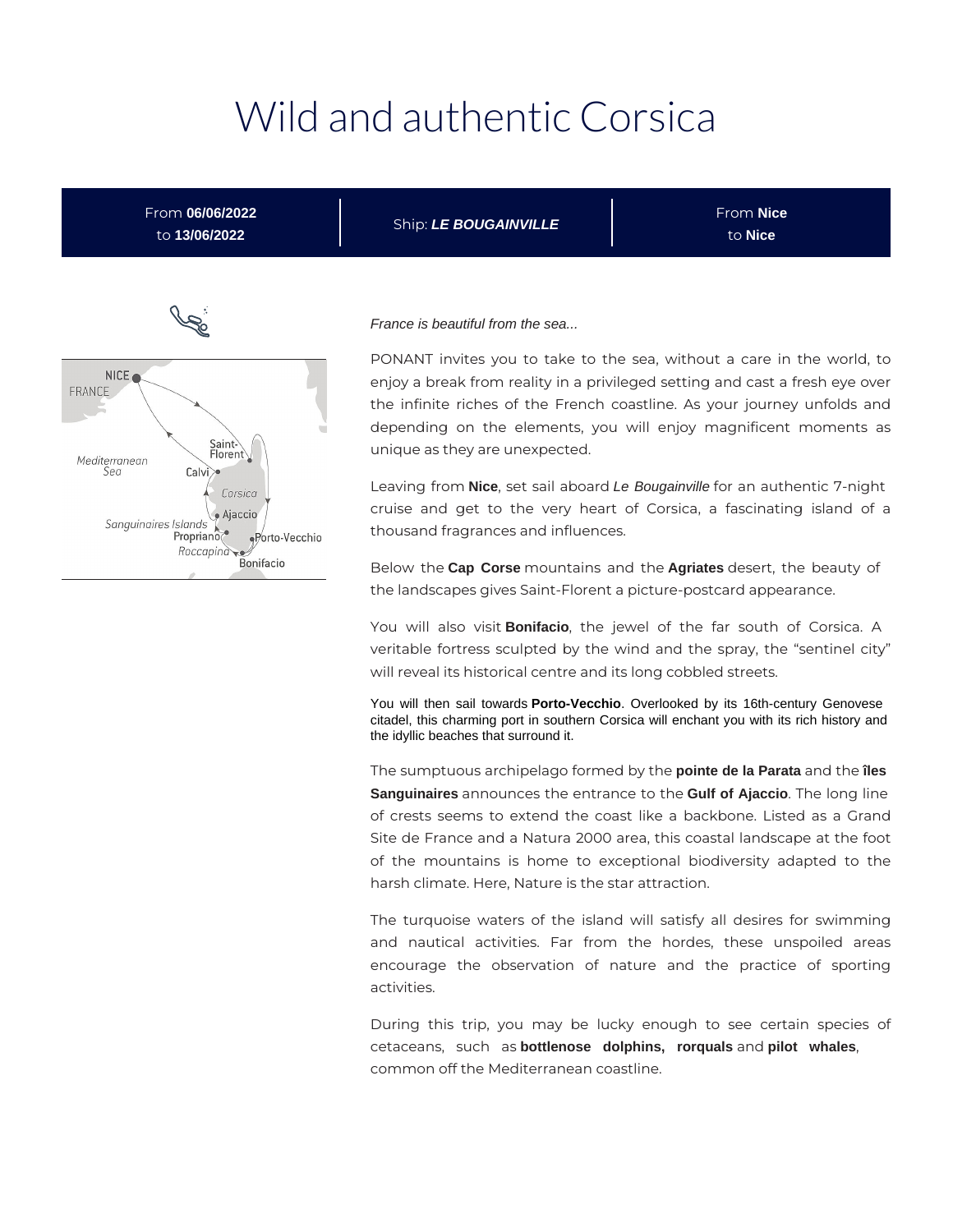This itinerary is given as an indication only. Based on tide times and weather conditions, the Captain and the Expedition Leader may need to change the order of certain ports of call to ensure guests have the best possible experience.

Encounters with wildlife are possible but cannot be guaranteed.



The information in this document is valid as of 06/07/2022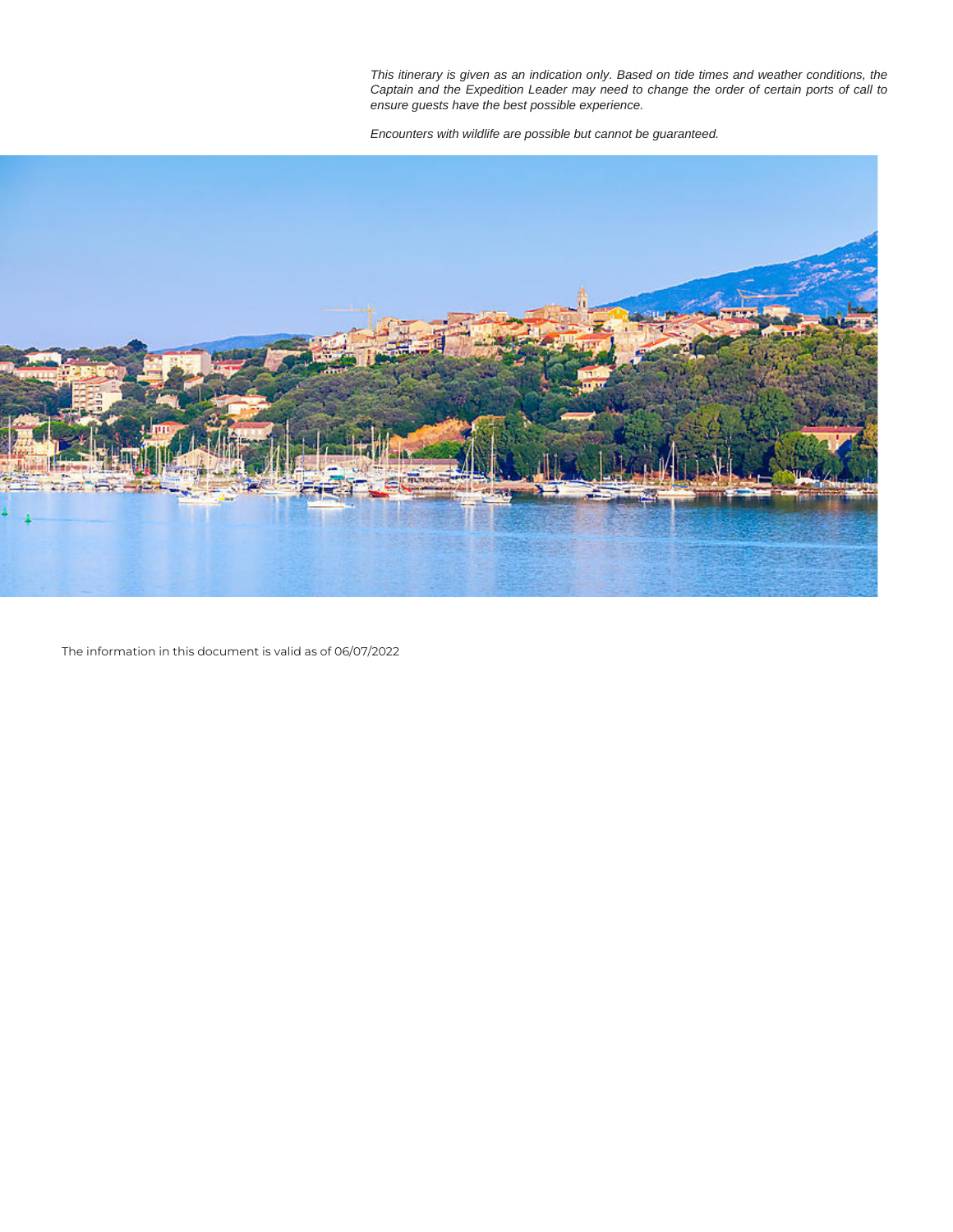# Wild and authentic Corsica **YOUR STOPOVERS :**

# **NICE**

Embarkation 06/06/2022 from 16:00 to 17:00 Departure 06/06/2022 at 18:00

**Capital of the Cote d'Azur**, Nice is surrounded by an amphitheatre of hills and mountains that protects it from the wind. You will probably want to explore the Promenade des Anglais, where you can sit on one of the famous blue chairs laid out opposite the baie des Anges. The Château hill is also a very pleasent place to walk. This is the entrance to the **old city,** with its bustling markets and regional products along the main street, the Cours Saleya.

# **SAINT-FLORENT, CORSICA**

Arrival 07/06/2022 Departure 07/06/2022

In the hollow of one of the most beautiful gulfs of the Mediterranean to which it owes its name, **Saint-Florent** is an ancient Genoese city whose citadel dominates the bay with its circular architecture. A link between the mountains of **Upper Corsica** and the **Agriates desert**, the fishing village has become a renowned seaside resort. In front of this jewel nestled in the hollow of a wild and isolated region, sublime beaches of fine sand border a sea of infinite turquoise shades. At the western tip of the gulf, the Tower of Mortella, built in the 16<sup>th</sup> century under the Republic of Genoa to prevent from invaders, stands watch. Like most of the towers that dot the Corsican coast, it is an emblematic and familiar symbol of the island.

# **BONIFACIO, CORSICA**

Arrival 08/06/2022 Departure 08/06/2022

The spectacular town of **Bonifacio** located on the very tip of southern Corsica, clings to a narrow promontory of white rock overhanging the turquoise waters of the Mediterranean. You can admire its limestone cliffs hewn out by the wind, before setting off on a cultural tour of its cultural treasures. From the little paved streets in the ancient **Haute Ville,** to the promenade on the open-air medieval **chemin de ronde,** this stunning town will take you on a journey back in time. Frequented or secluded, there are numerous beaches to choose from, all in keeping with the high standards of the "Île de Beauté".

# **PORTO-VECCHIO, CORSICA**

Arrival 09/06/2022 Departure 09/06/2022

Sitting in the curve of a very popular gulfin the south-west of Corsica, Porto Vecchio is a small city where the air is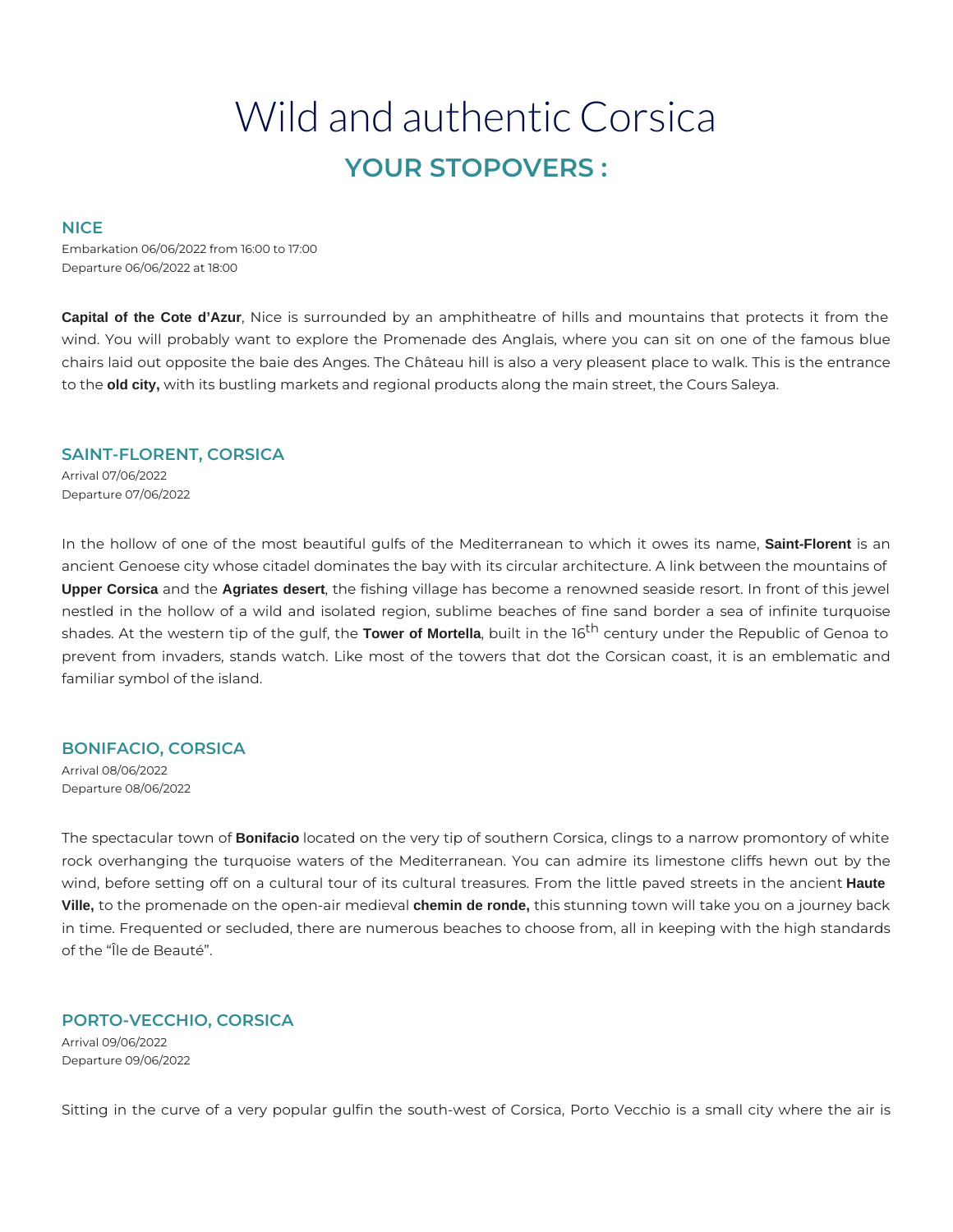salty and infused with woody notes. The upper town stands within the walls of a 16th century **Genoese citadel**, a symbol of the resistance to the barbarian invasions and to malaria.

From marshland to salt pans, the city, which has been rebuilt many times, became the "city of salt". Under the Mediterranean sun, the idyllic beaches nearby reveal their finery: **Palombaggia**, a glistening bay lined with immaculate white sand, or lagoon-coloured **Santa Giulia**, surrounded by pine trees. The magnificent **Ospedale mountain** offers breathtaking views of the bay and a refreshing pause.

#### **ROCCAPINA, CORSICA**

Arrival 10/06/2022 Departure 10/06/2022

Located in the south-west of Corsica the wild rocky **Roccapina** headlands covered in pine forest are a conservation area. The headlands embrace two bays of turquoise blue water and powder-soft sandy beaches. You may not see many people but traces of the region's Genovese past are visible, including a 17th century tower. However, the main attraction is provided by Nature in the form of dramatic rocky peaks sculpted by the wind into the shape of animals and humans. On the top of a rocky outcrop one of the most famous formations strongly resembles a lion lying down, its head up surveying the coast.

# **PROPRIANO, CORSICA**

Arrival 10/06/2022 Departure 10/06/2022

In **southern Corsica**, the small port of **Propriano** amazes with its rich history and surprises with its incredible beauty. Here, the coastline edging the scrubland, with its distinctly Mediterranean scents, alternates between long sandy beaches and breathtaking coves. At the heart of this wild environment, the coastal town exudes its unique atmosphere. Established in the late 2nd century B.C., the town developed thanks to Etruscan, Greek, and later Carthaginian traders. From the port, the panorama of the Gulf of Valinco is mesmerizing, as the sea spray mingles with the beautiful southern light.

# **SANGUINAIRES ISLANDS**

Arrival 11/06/2022 Departure 11/06/2022

Made up of the **pointe de la Parata** and the **Sanguinaires Islands** the**Sanguinaires archipelago** was named Grand Site de France in 2017. At this exceptional site made up of four rocky volcanic islands, **Mezu Mare** is the largest. A semaphore built on the site of a former Genoese tower and the ruins of a 14<sup>th</sup> century lazaretto, a quarantine station at the time of the plague, is testimony to a rich heritage. The island is also home to many colonies of marine birds including the **Yellow-legged gull** or the **European shag**. In his Letters from my windmill, Alphonse Daudet, a regular here, described this site with feeling: "I had found a pleasant place there where I could muse in solitude."